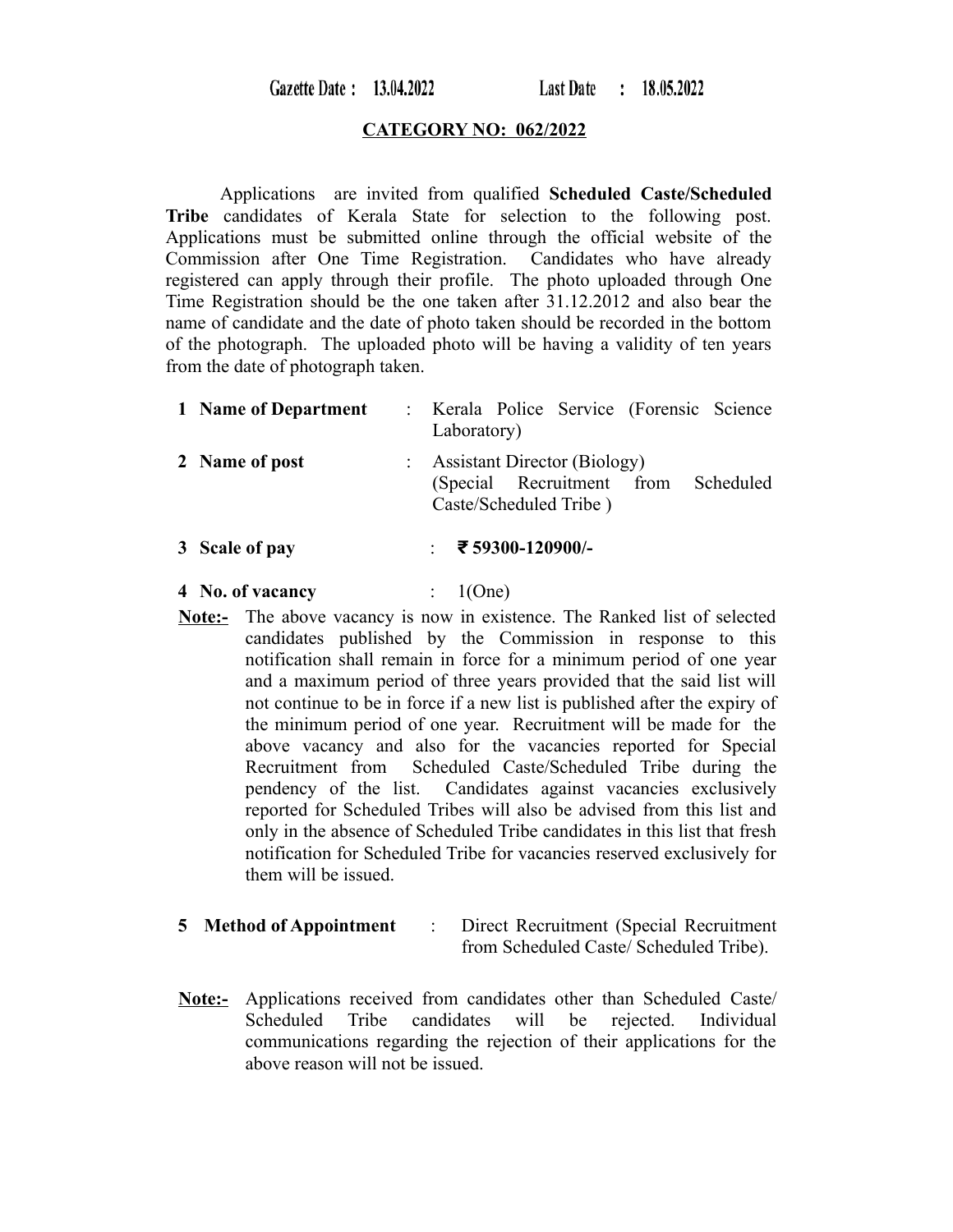- **6 Age** : 30-47, Only Candidates born between 02.01.1975 and 01.01.1992 (both dates included) are eligible to apply for this post. No other age relaxation will be allowed.
- **Note:-** In the absence of qualified candidates within the age limit the upper age limit shall be relaxed up to 50 years. But in no case the maximum age limit shall exceed 50 (Fifty) years.

## **7 Qualifications:**

### **a) Essential Qualification**

1. Post Graduate Degree in Botany/Zoology with not less than 50% marks from a recognised University.

 2. Five years Research Analytical experience in the field of Botany/Zoology from a recognised Institution.

# **b) Preferential qualification**

- 1. M.Phil Degree in Botany/Zoology from a recognised University.
- 2. Previous experience in Forensic Science Laboratory.

# **<u>Note</u>:** 1. Rule 10(a)(ii) of part II of KS&SSR is applicable

- **2.** The candidate should claim their qualification and experience specifically in the application.
- **3.** Candidates who claim Higher/Equivalent qualification instead of the qualification specified in the notification shall produce relevant Government Order at the time of verification, for considering that qualification for the above selection.
- **4.** If the caste of candidates is wrongly mentioned in their SSLC book, they should claim their original caste in their applications and should produce community certificate issued from the revenue authority concerned and the Gazette Notification for the same at the time of certificate verification.
- **5.** The experience qualification prescribed for appointment shall be acquired after obtaining the basic essential Post Graduate qualification.

### **Candidates must be certified to possess the visual standards specified below with/without glass by a Medical Officer of or above the rank of an Assistant Surgeon.**

|                               | Right Eye   | Left Eye     |
|-------------------------------|-------------|--------------|
| 1) Distant Vision 6/6 Snellen |             | 6/6 Snellen  |
| 2) Near Vision                | 0.5 Snellen | 0.5. Snellen |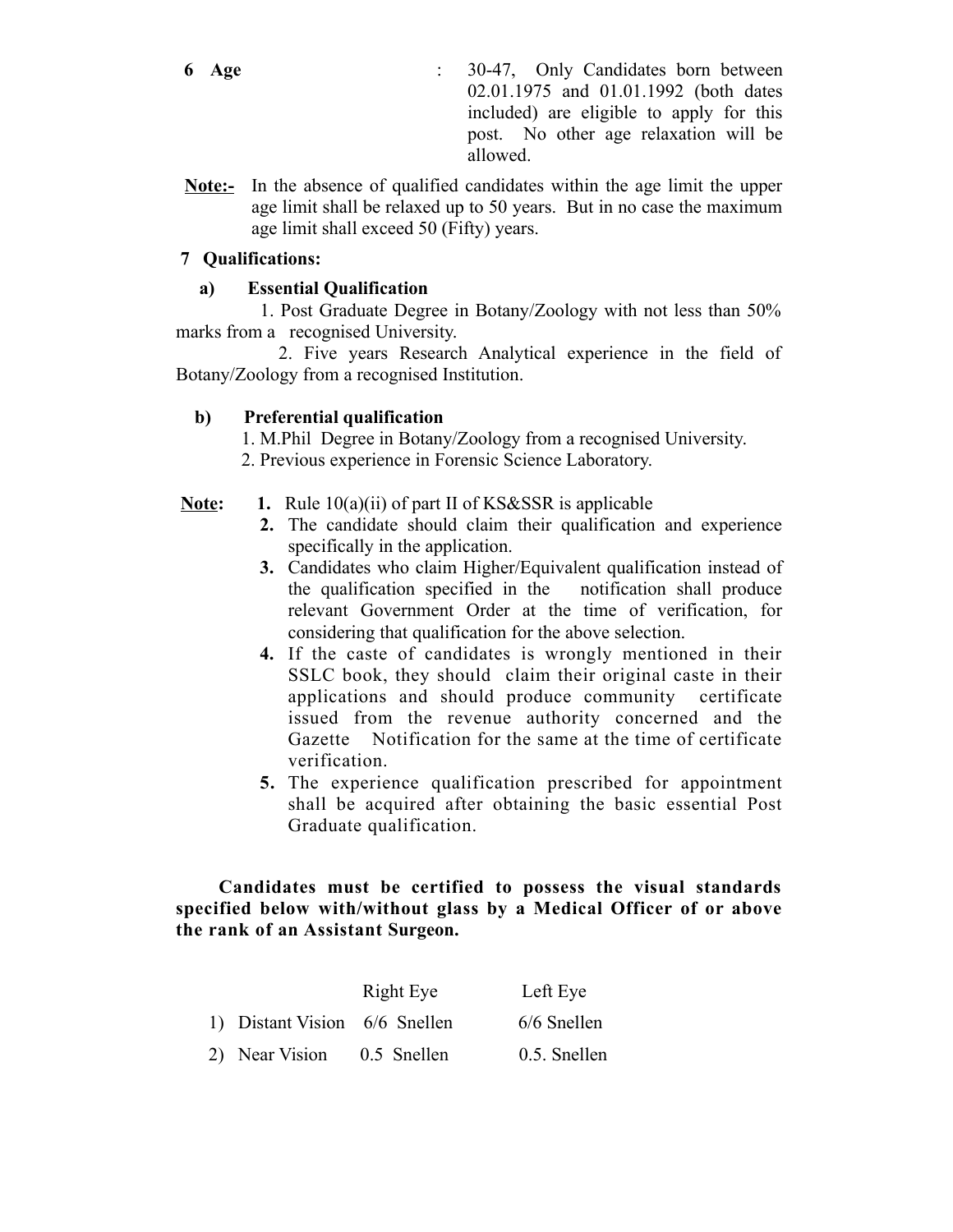**Note:** Each eye must have a full field of vision and colour blindness will be a disqualification.Candidates shall produce a medical certificate (Original) at the time of verification certifying the visual standards specified above(including the field of vision and colour blindness) obtained from a Medical officer of or above the rank of an Assistant surgeon. Form of Medical certificate is given below.

#### MEDICAL CERTIFICATE

I have this day medically examined Sri/Smt........................................................

..............................................................................................................................

(Name & address) and found that he/she has no defect of vision, which would render him/her unsuitable for the post of Assistant Director(Biology)in Kerala Police Forensic Science Laboratory. His/her standards of vision are as follows.

#### **Standards of Vision**

(Eye sight with/without glasses)

Right Eye Left Eye

- i) Distant Vision …..........Snellen …......... Snellen
- ii) Near Vision …..........Snellen …......... Snellen
- iii) Field of Vision .....................

(Specify whether field of vision is full or not. Entries such as Normal,

Good etc are inappropriate here)

- iv) Colour Blindness ................................
- v) Squint ...............................
- vi) Any morbid condition of the eyes or lids of either eye ….................

Place: Signature Date : Name and Designation of the Medical Officer

#### (Office Seal)

*Note: Details regarding standards of vision should be clearly stated in the Certificate as given above and vague statements such as Vision Normal/Average etc will not be accepted. Specification for each eye should be stated separately. If the specifications are not as indicated above, the officer issuing the Certificate should certify whether the candidate has got better standards of vision or worse standards of vision, as the case may be, otherwise the Certificate will not be accepted.*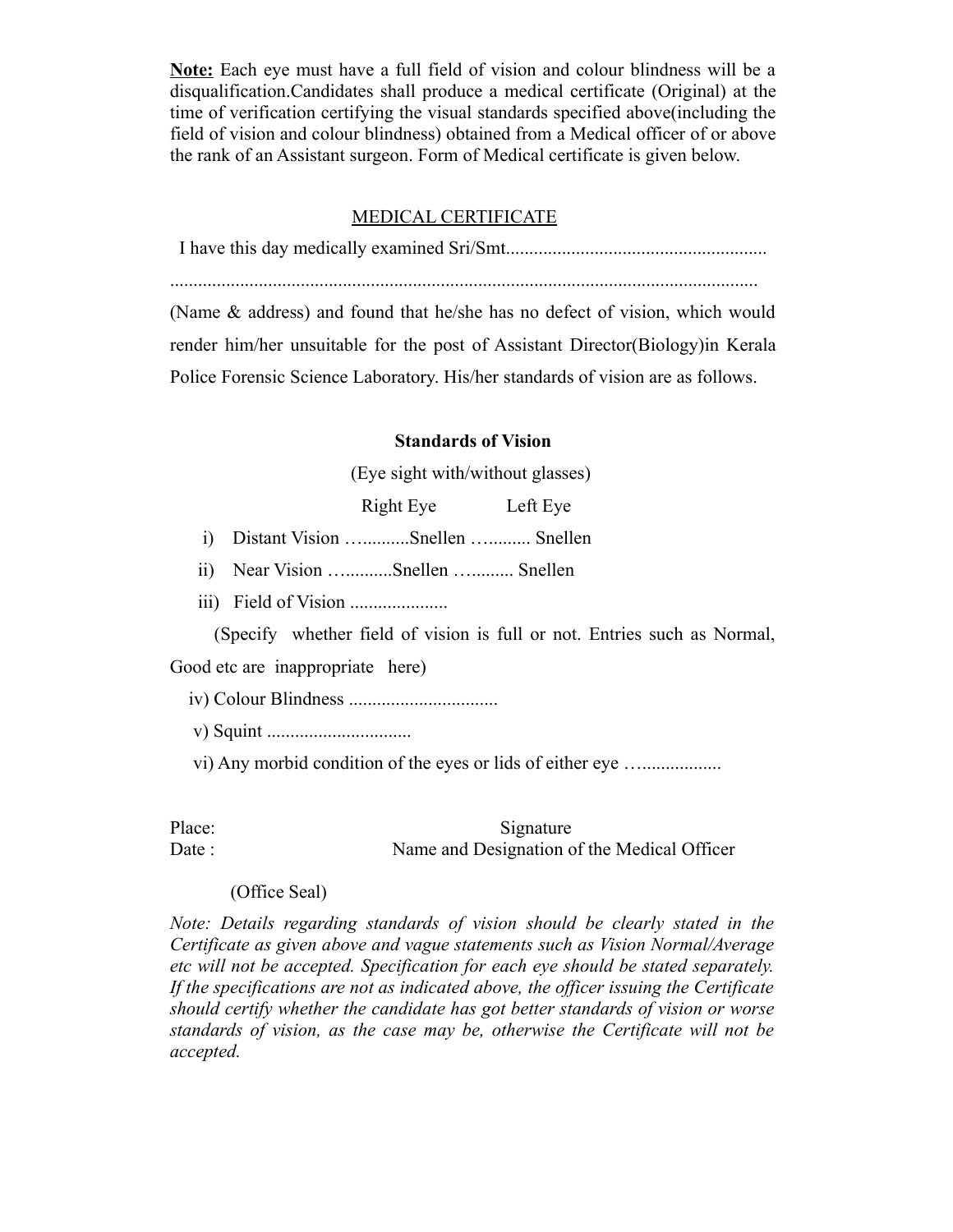### **8. Training**

**1.** Any person appointed to the post by Direct recruitment shall undergo 6 months training in all branches of Forensic in the Forensic Science Laboratory. Any person appointed to the post of Assistant Director (Biology) by direct recruitment shall also undergo a training in that/ those discipline(s) of Forensic Science which will be dealt with in the division(s) of Forensic Science laboratory to which he/she will be appointed/transferred in a Forensic Science laboratory or in the National Institute of Criminology and Forensic Science (NICFS), Government of India, New Delhi or similar institution to be decided by the Government on the advice of the Director General of Police for a minimum period of six months or for such period/periods is required to complete the course/courses of training in the institution/institutions to which he/she is deputed.

**2.** A Trainee will be entitled to the following benefits during the period of training.

a. A person appointed by direct recruitment will be eligible to draw an amount equal to the minimum of the scale of pay of the post and the usual allowances. He will also be eligible for Travelling Allowances for to and fro journeys and journeys incidental to the training at the rates admissible to the officers drawing pay at the minimum of the scale of pay of the post under Kerala Service Rules.

b. Any other allowances like Compensatory Allowances, Warm Clothing Allowances etc which Government may by General or Special Orders, sanction to officers deputed for travelling.

c. The period training and transit will be inservice and treated as duty under Rule 12(7) (iii) Part I of Kerala Service Rules.

**9. Test:** Every person appointed to this post shall within the period of probation pass the Account Test for Executive Officers or Account Test (Lower) if he has not already passed the test.

**10. Probation:** Every person appointed to the post shall on completion of the training, be on probation for a total period of two years on duty within a continuous period of three years.

### **11. Bond:**

Every person appointed to the post shall execute a Bond in such form as may be prescribed by the Government to serve the State Government for a minimum period of 5 years , after completion of training , failing which he will be liable to pay a sum of Rs.25,000(Rupees Twenty Five Thousand Only) as liquidated damages to the Government in addition to the actual cost of training assessed by the Accountant General (A&E), Kerala, Thiruvananthapuram.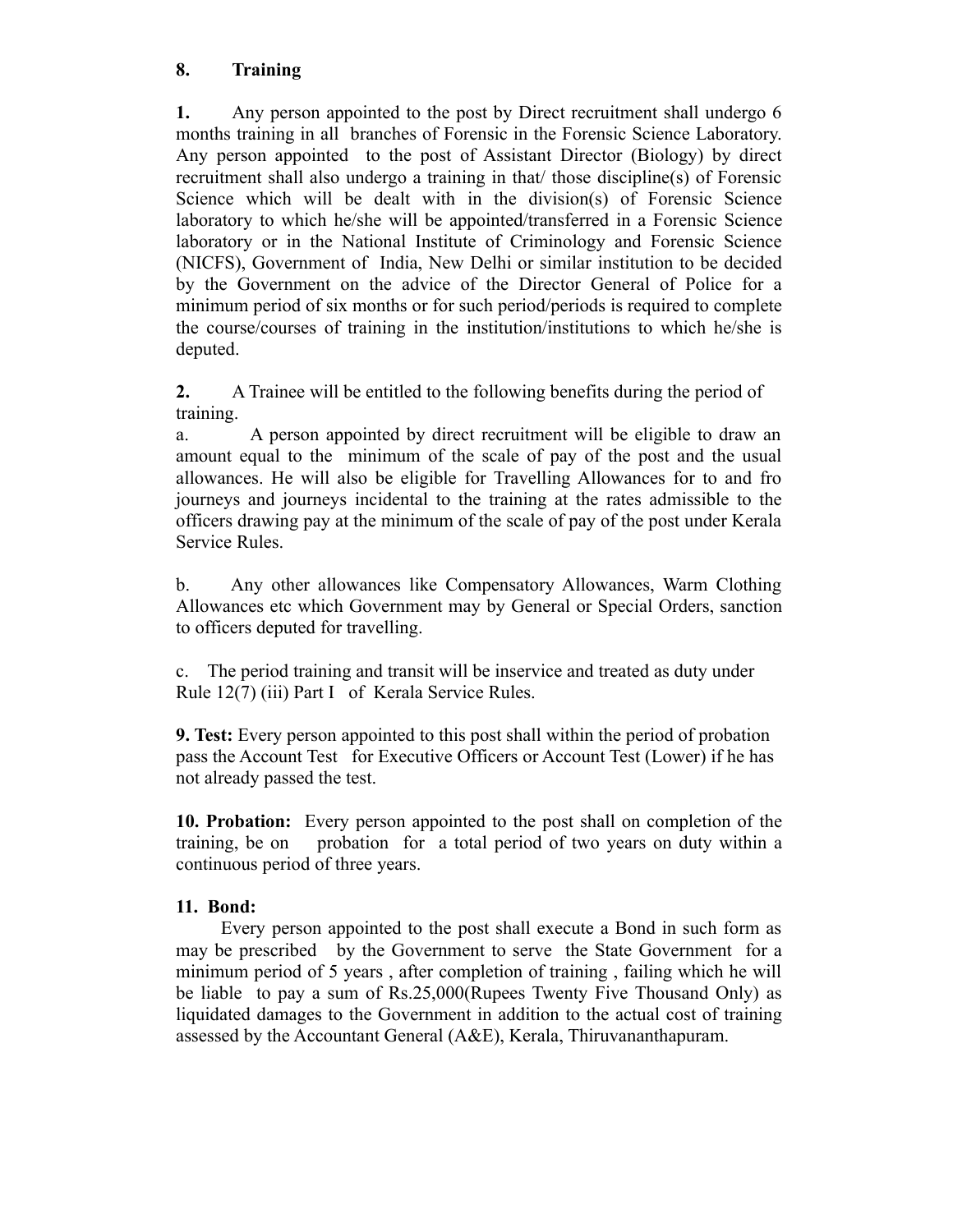Candidates who claim experience should obtain Experience Certificate in the following format and should enter details in their profile regarding experience (Certificate number, date, name of post, period, issuing authority, name of institution etc.) and upload scanned image of the same before submitting application. Candidates should produce the Certificate before the Commission as and when asked for the same.

#### **CERTIFICATE OF EXPERIENCE**

| 1. Name of the Institution                          |  |
|-----------------------------------------------------|--|
| 2. Registration Number                              |  |
| (SSI Registration or any other Registration number) |  |
| and date of Registration.                           |  |
| 3. Authority who issued Registration                |  |
|                                                     |  |
|                                                     |  |
|                                                     |  |
|                                                     |  |
|                                                     |  |

This is to certify that the above mentioned person has worked/has been working in this institution as …………………………………………………….. (here enter the name of the post holding or held )as Regular worker/Temporary worker/Apprentice/Trainee/Casual Labourer (Strike off whichever is not applicable)on Rs……………………..per day/per mensem for a period of ……………years……………months………………days from ………………… to …...............and has experience in Research/Analytical work in Botany/Zoology during this period and …........ years of experience in Forensic science Laboratory.

#### Signature

Place : Name and Designation of Issuing Authority with Name of the Institution

Date :

(Office Seal)

### **CERTIFICATE**

 Certify that Sri/Smt……………………………………..mentioned in the above Experience Certificate has actually worked/is working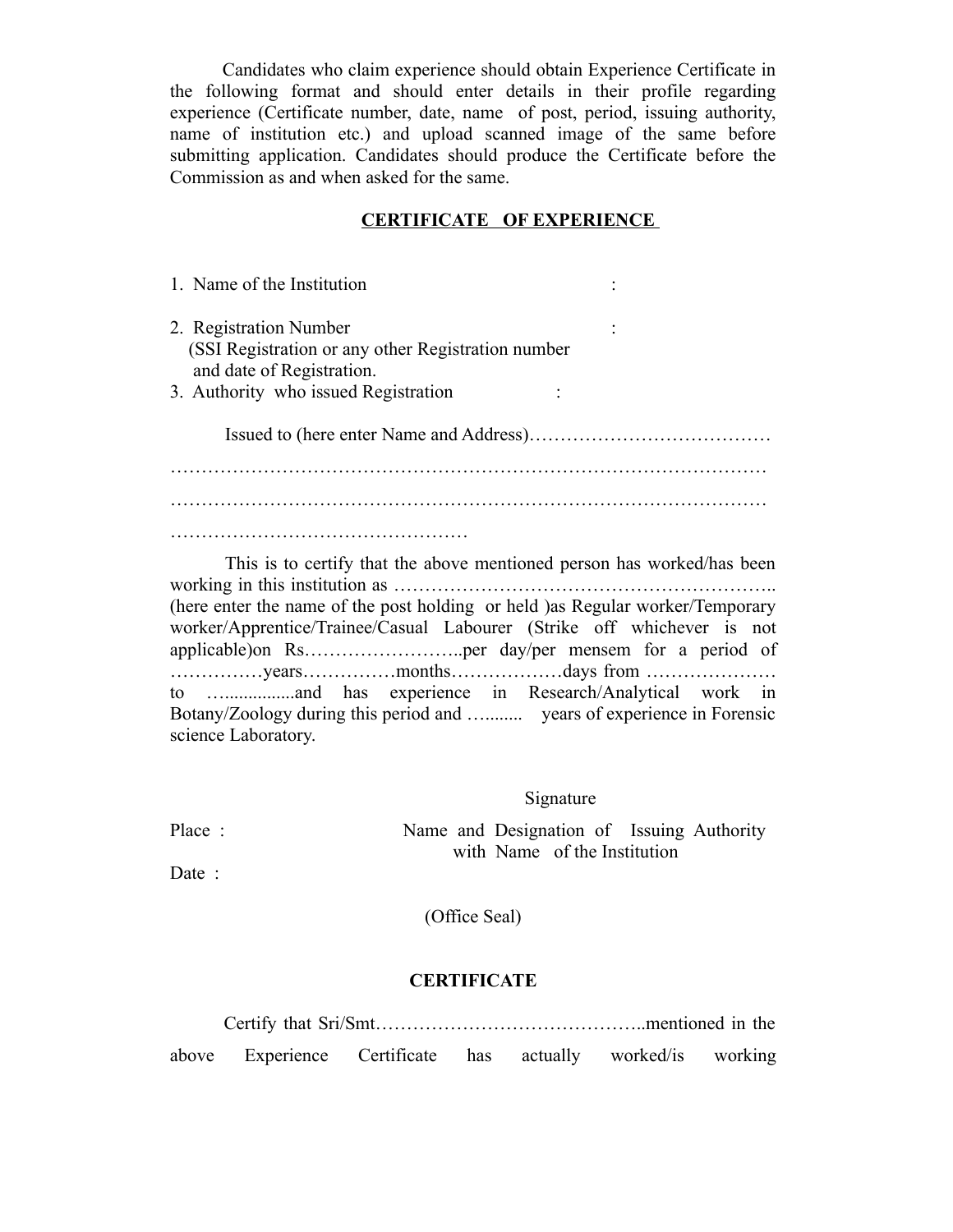as……………………(Specify the nature of employment) in the above Institution during the period mentioned therein as per the entry in the above register maintained by the employer as per the provision of ……………….Act (Name of the Act/Rules to be specified).

I am the authorised person to inspect the Registers kept by the employer as per the ..................................................................................... provision of the Act/Rules of the ………..........…….………….State/Central Act.

 Signature with date, Name of attesting Officer with Designation and Place : Name of Office, Who is the notified enforcement Date : Officer as per the Act/Rules.

#### (Office Seal)

Note:-

.

- 1. Please specify the post held or nature of assignment, Casual Labourer, Paid/unpaid Apprentice/Regular Worker or Temporary Worker.
- **2.** All Experience Certificates shall be duly certified by the concerned Controlling Officer/Head of Office of the Government. The Genuineness of the Certificate shall be subjected to verification and legal action will be taken against those who issue and produce bogus Certificate.
- **3.** The experience qualification prescribed for appointment shall be acquired after obtaining the basic essential post graduate qualification.

### **12 Method of submitting Applications:**

**(A)** Candidates must register as per ONE TIME REGISTRATION with the official Website of Kerala Public Service Commission www.keralapsc.gov.in before applying for the post. Candidates who have registered can apply by logging on to their profile using their User-ID and Password. Candidates must click on the 'Apply Now' button of the respective posts in the Notification Link to apply for a post. The Photograph uploaded should be taken after 31.12.2012. Name of the candidate and the date of photograph taken should be printed legibly at the bottom portion. The photograph once uploaded meeting all requirements shall be valid for 10 years from the date of uploading. **But the candidates who register One Time Registration Profile after 01/01/2022 should upload photograph taken within 6 months.** There is no change in other instructions regarding the uploading of photographs. No application fee is required. Candidates are responsible for the correctness of the personal information and secrecy of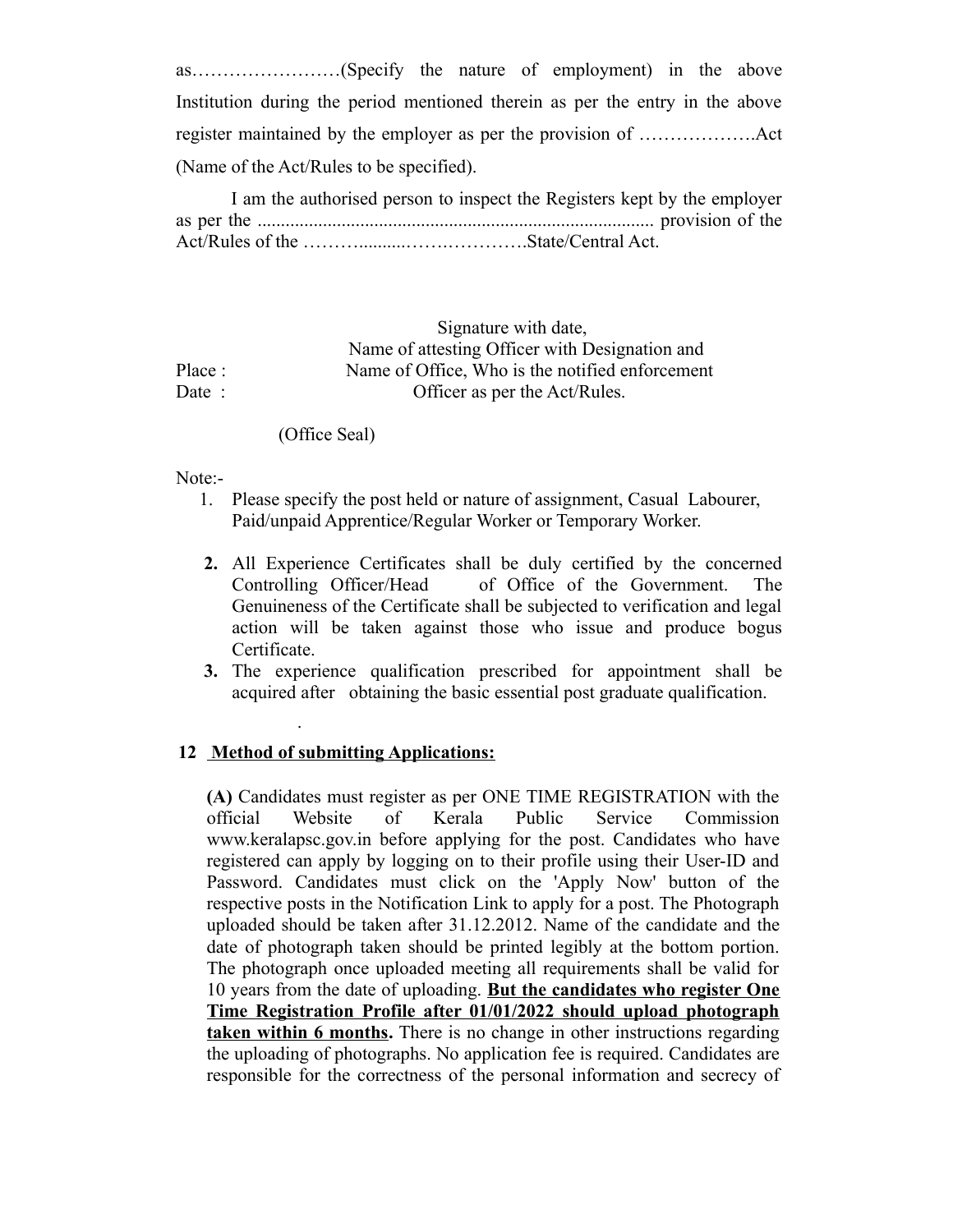password. Before the final submission of the application on the profile candidates must ensure correctness of the information in their profile. They must quote the User-ID for further communication with the Commission. Application submitted is provisional and cannot be deleted or altered after submission. Candidates are advised to keep a printout or soft copy of the online application for future reference. Candidates can take the printout of the application by clicking on the link 'My applications' in their profile. All correspondences with the Commission, regarding the application should be accompanied with the print out of the application. The application will be summarily rejected if non-compliance with the notification is found in due course of processing. Original documents to prove qualification, experience, age, Community etc. have to be produced as and when called for.

**(B)** If written/OMR/Online Test is conducted as part of this selection, candidates shall submit a confirmation for writing the examination through their One Time Registration profile. Such candidates alone can generate and download the Admission Tickets in the last 15 days till the date of Test. The applications of candidates who do not submit confirmation within the stipulated period, will be rejected absolutely. The periods regarding the submission of confirmation and the availability of Admission Tickets will be published in the Examination Calendar itself. Information in this regard will be given to the candidates in their respective profiles and in the mobile phone number registered in it.

**(C)** Candidates who erroneously claim qualification, experience etc and attend or abstain from attending the examination after providing confirmation are liable for disciplinary action as stipulated in Rule 22 of KPSC Rules of Procedure 1976.

**D)** Those who have Aadhaar Card should add Aadhaar Card as ID Proof in their profile

- **13 Last Date for receipt of applications: 18.05.2022** Wednesday upto 12 Midnight.
- **14 Website Address :** [www.keralapsc.gov.in](http://www.keralapsc.gov.in/)
- **15** Paragraphs two, three and twenty five (except the conditions laid down in the Rule 3 (c) of Part II of the Kerala State and Subordinate Service Rules) of General conditions are not applicable to this selection.
- **16** Appointment are made on the basis of the rank secured in the ranked list of candidates prepared in pursuance of this notification subject to the conditions laid down in G.O.(MS) No.142/72/PD dated 13.04.1972, G.O. (MS) No. 309/73/PD dated 29.11.1973, G.O.(P) No. 21/76/PD dated, 17.01.1976 and G.O.(P) No.25/94/GAD dated, 22.01.1994 allowing special reservations to Scheduled Castes and Scheduled Tribes in accordance with